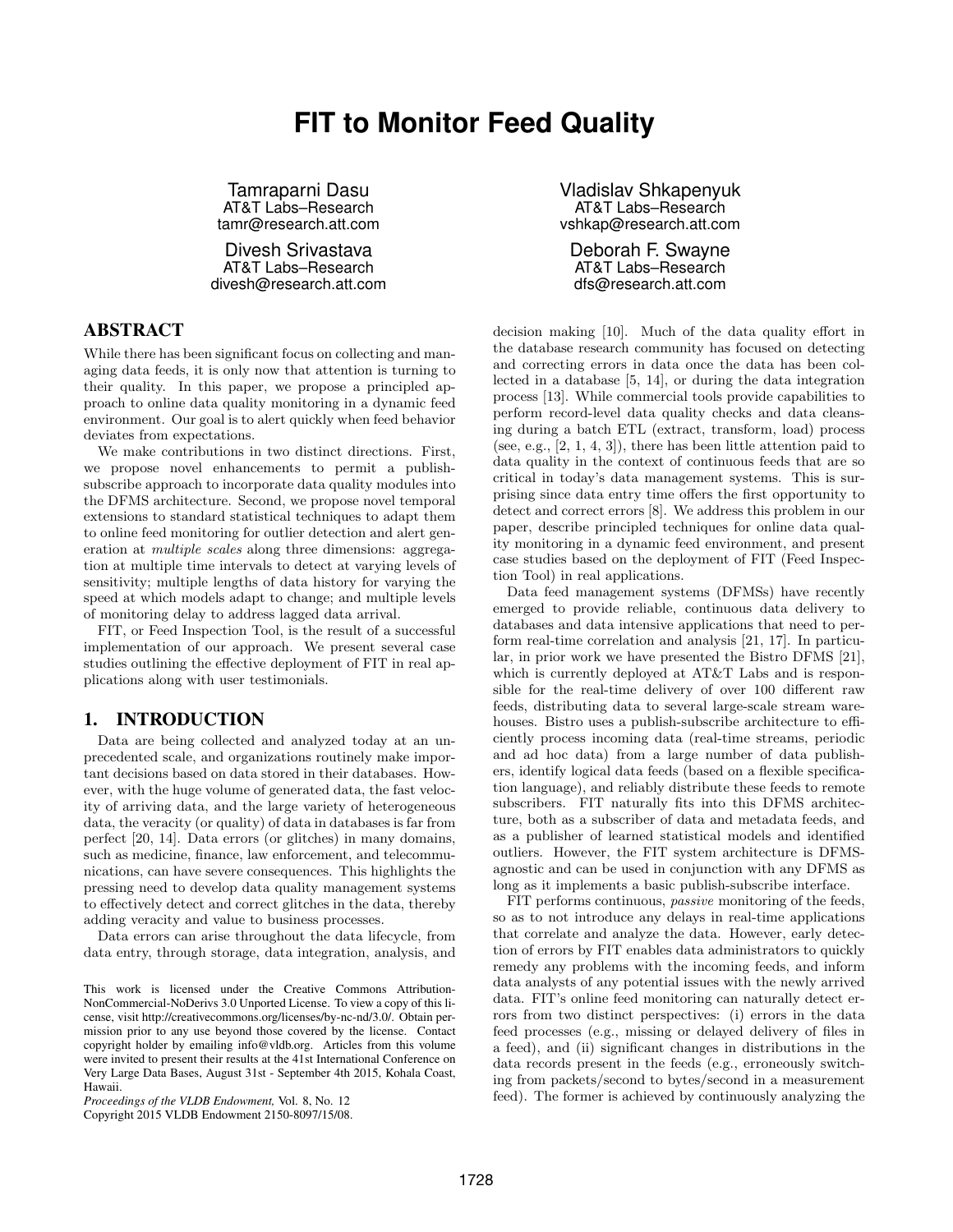

Figure 1: Monitoring feeds at multiple temporal scales enables us to control sensitivity (aggregation interval), adaptability (amount of history) and stability (monitoring delay) of the feed monitoring process.

DFMS metadata feed, while the latter is achieved by continuously analyzing the contents of the data feeds.

For reasons of scalability and interpretability, FIT builds simple, non-parametric statistical models over the most recently seen data (identified by a sliding window) to predict future trends and identify outliers as significant deviations from the predictions. To ensure statistical robustness, these models are built over time-interval aggregated data rather than point-wise data. While useful, these standard outlier detection techniques from the statistics community needed to be made considerably more flexible to account for the variability in data feeds during normal operation, so as to avoid raising unnecessary alerts and incorporate user provided feedback on the raised alerts. For this purpose, FIT detects outliers at *multi-scale*, in three different dimensions, as illustrated in Figure 1.

The first dimension is the aggregation time interval, which determines the granularity at which errors can be detected. A short time interval allows for detection of fine-granularity errors, but introduces considerable noise (i.e., variance) into the process. A long aggregation time interval allows for robust predictions, but may mask compensating errors (e.g., fewer files in one time unit and more files in the next time unit, within the same time interval). Detecting outliers using multiple aggregation time intervals enables FIT to effectively deal with this issue.

The second dimension is the sliding window length, which determines the extent of history used to build the predictive model. A long window would not allow FIT to quickly identify new errors, while a short window could lead to normal fluctuations being detected as outliers. Detecting outliers using multiple sliding window lengths enables FIT to effectively deal with this issue.

The third dimension is the *monitoring time delay*, which is used to address lagged data arrival. A short monitoring time delay allows FIT to quickly compare the model prediction with the (aggregated) observation, but does not account for normal variability in feed delivery schedules. A long monitoring time delay ensures that late feed arrivals are accounted for, but may sometimes be too late for an administrator to take remedial actions. Detecting outliers using multiple monitoring time delays enables FIT to effectively deal with this issue.

Enabling FIT to effectively monitor multiple feeds continuously and detect outliers at multiple scales necessitates the sampling of data feeds, especially voluminous, high velocity feeds. While traditional sampling is performed at the record level, this cannot be efficiently done on data feeds, since it would require parsing the content of all the files in the feed into records to extract the sampled records. For efficiency, FIT samples files from a data feed, then parses and analyzes all the records in the sampled files. We empirically show that this procedure provides similar robustness to record level sampling in practice. To support this functionality, we enhanced the DFMS to be able to efficiently create derived feeds with sampled files, based on file level metadata.

The rest of the paper is organized as follows. Section 2 presents related work. The infrastructure for monitoring feed quality is described in Section 3. Section 4 discusses the architecture and novel statistical modules in FIT. Sections 5, 6 and 7 present a variety of case studies, based on the deployment of FIT in real applications, to demonstrate the flexibility and effectiveness of the FIT approach to online data quality monitoring of dynamic feeds. Note that no personally identifiable information (PII) was gathered or used in conducting these studies. To the extent any data was analyzed, it was anonymous and/or aggregated data. Finally, Section 8 concludes with a summary of the findings discussed in the paper.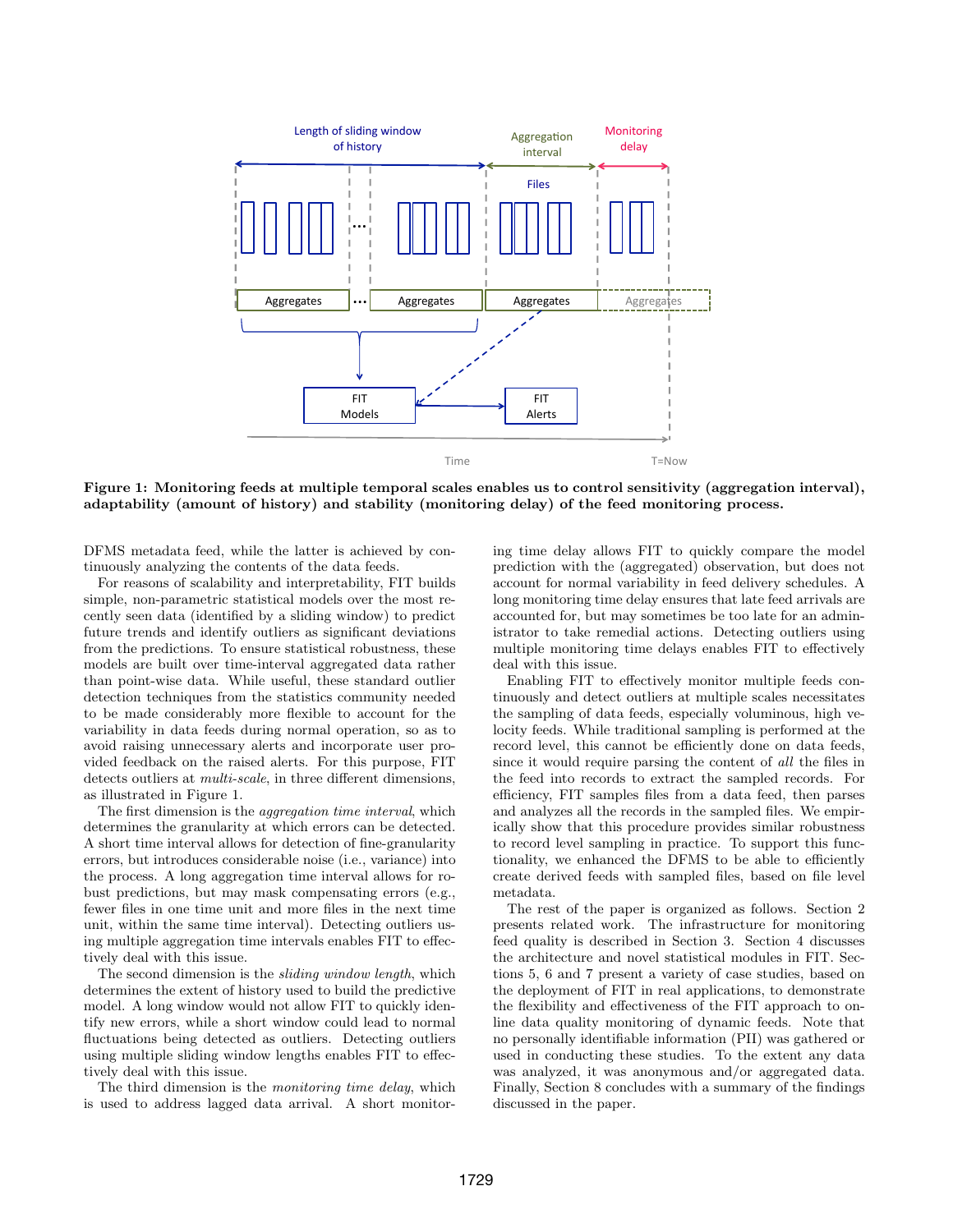## 2. RELATED WORK

Data feed management systems (DFMSs) have recently emerged as a way for organizations to manage reliable, realtime distribution of high-volume data feeds to interested applications for correlation and analysis [21, 17]. The AsterixDB Big Data Management System (BDMS) [17] contains a feed management subsystem responsible for data ingestion. The focus of the AsterixDB feed manager is on scalable data ingestion using partitioned parallelism and fault-tolerance in the presence of input failures. The Bistro DFMS [21] developed at AT&T Labs-Research focuses on several aspects of feed management, such as efficient processing of source data feeds, mapping of source data feeds to logical consumer feeds using a flexible specification language, and efficient real-time file delivery to intermittently connected remote subscribers. Bistro also provides limited support for detecting feed changes, new feeds, dropped feeds and lost data in already defined feeds. FIT greatly expands on these capabilities by moving the data quality analysis into a separate system.

Data quality has been an active area of investigation from different perspectives, including definition and detection of data glitches, metrics for measuring them, and methods for cleaning. The database community is typically focused on semantic and domain specific integrity expressed in the form of logical constraints, whereas the statistical community has developed a body of work that focuses on capturing the statistical properties of the data and investigating departures from expected statistical distributions.

Recent work, such as [15], relies on constraint specification to identify potentially problematic data, and [16] investigates subsets or "pattern tableaux" that meet or fail constraints [16]. Statistical approaches to data quality, particularly metrics, include the masking index [6] and statistical distortion [11]. Data cleaning and repairs have also been the focus, e.g., in [23] which addresses continuous cleaning of dynamic data by focusing on data semantics, integrity constraints, and the history of repairs simultaneously. Recently, there has been an interest in going beyond detection and repairs, to explain glitches in order to reduce the amount of cleaning-induced distortion in the data [12]. Finally, statistical approaches to data quality have frequently been adapted from process control methods. While we use a relatively simple approach in our models, there has been considerable work in the area of nonparametric methods for process control, summarized nicely in [7].

Many commercial data integration systems such Informatica PowerCenter [2], IBM InfoSphere DataStage [1], SAP BusinessObjects Data Services [4] and Oracle Data Integrator [3] include ETL (Extract, Transform, Load) tools with capabilities to perform record-level data quality checks and data cleansing on data that is about to enter an integrated data warehouse. These tools work in a batch mode for periodic refreshes of data warehouses and do not include support for performing ETL operations in a streaming fashion. In comparison, our focus with FIT is on monitoring of highly dynamic continuous data feeds and detecting errors before they have a chance to propagate to data warehouses or other applications.

The importance of early detection and correction of data errors has long been recognized by the research and industrial communities with a lot of effort put into design of userinterface tools that minimize the possibility of invalid data entry. Examples include defining integrity constraints on individual field values and rejecting data forms that violate these constraints; restricting invalid data entry through usage of check-boxes, radio-boxes and combo-boxes; and autocompletion of field values using a variety of prediction methods. The Usher system [8] uses a probabilistic model of previous form submissions to optimize form design, dynamically adapt data entry and perform after-entry verification to increase the quality of user-entered data. The FIT system shares the focus of early error detection but is primarily concerned with data quality issues in software-generated continuous feeds. Additionally, we do not focus on record-level quality checks but rather on detecting significant changes and anomalies in data distributions in data feeds.

# 3. FEED QUALITY INFRASTRUCTURE

Data Feed Management Systems (DFMSs) provide a scalable platform for the reliable delivery of continuous data feeds to a variety of data intensive applications, such as databases and streaming data warehouses. In prior work, we described the architecture of the Bistro DFMS [21], deployed at AT&T Labs, that is responsible for the real-time delivery of about 100 different feeds. Since then, we have deployed a second DFMS called the Data Router, which differs from Bistro in its low-level system architecture but which shares a very similar publish-subscribe interface.

FIT can be used with either of these systems, because we chose to design an independent feed quality monitoring tool rather than embedding it within either DFMS. This passive approach has a number of advantages:

- FIT can work with various DFMSs as long as they implement the basic publish-subscribe interface.
- FIT does not require changes in the DFMS to support feed quality monitoring, which simplifies its operational deployment.
- FIT does not introduce processing delays into realtime feed delivery, even if the data quality analysis is computationally expensive.

In this section we describe the high-level architecture of these DFMSs and show how the FIT system slots naturally into that architecture.

## 3.1 DFMS Architecture

At a very high level, a Data Feed Management System is a publish-subscribe system responsible for routing source data streams generated by feed producers to distributed feed subscribers. Publishers deliver source data feeds as a stream of raw files. Many of these data feeds involve multiple subfeeds, are highly aggregate and complex, and are not directly usable by subscribers in their source form. In those cases, the DFMS administrator uses a flexible feed definition language to disaggregate the source feeds into their constituent files and create logical consumer feeds that better match the needs of subscribers.

In Figure 2 we show a high-level picture of how data feeds flow through the DFMS. Publishers deliver data feed files to the DFMS with each file explicitly labeled as belonging to one source feed. Upon the receipt of a new file, the DFMS File Classifier matches it to one of the logical consumer feeds and stages it for delivery to all interested subscribers. Files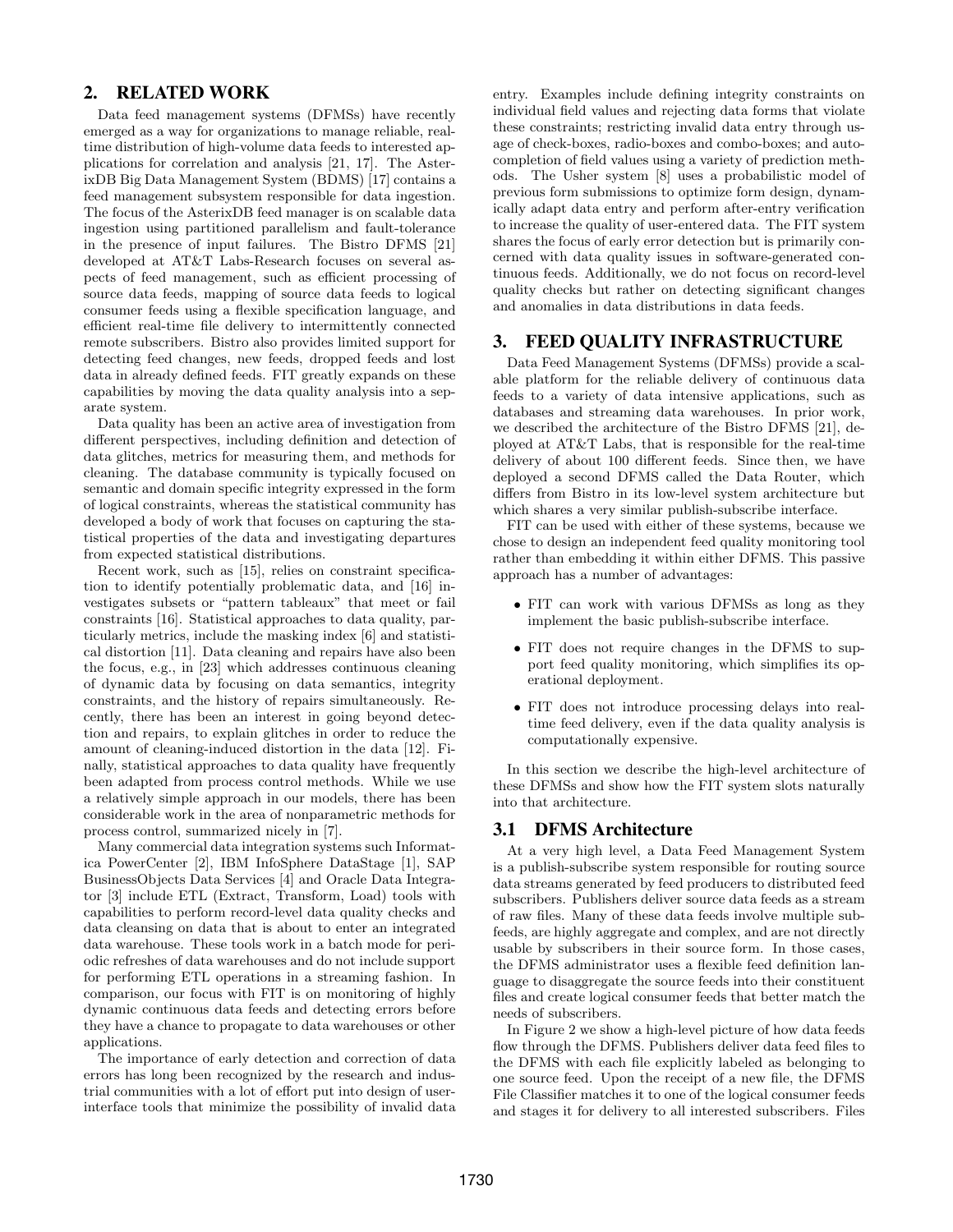

Figure 2: The DQ feed manager may reorganize incoming files in the process of moving them from a source feed to a consumer feed. The nested boxes represent files within feeds.

that do not match any of the defined logical consumer feeds are placed in a special Unmatched Feed that can also be subscribed to. Traditional subscribers are typically not interested in the Unmatched Feed, but FIT makes use of it to identify feed anomalies as described in Section 6.

The interpretation of data feeds can be very difficult in the absence of file metadata such as file formats, data schemas, timestamps, etc., and many feeds are poorly documented despite the general trend towards self-documenting data formats. Bistro and the Data Router support file metadata as a first class citizen and allow cooperating producers to attach metadata to all the files posted to source data feeds. Even when metadata has not been attached, the name of the file often contains useful information, and we have implemented an automated extraction mechanism that extracts file name metadata. Both explicit and automatically extracted metadata are posted into the Metadata Feed which can be consumed both by regular subscribers, to add to their understanding of the incoming files, and by data quality tools like FIT to perform outlier detection.

The DFMS Feed Delivery Subsystem is responsible for the final step in data feed processing – the scalable delivery of logical consumer feeds to subscribers using a variety of supported protocols, such as SCP, SFTP and HTTP. Subscribers can choose to receive every file in a logical consumer feed or a configurable sample of those files in case the full feed rate provides more files than the subscriber can handle. Our configuration language is flexible enough to define samples in two ways: (a) a random sample based on a hash of the metadata fields, or (b) a longitudinal (panel) sample created by hashing on selected file metadata fields. FIT can take advantage of either sampling strategy to reduce the cost of file content analysis while still maintaining reasonable accuracy. We discuss the accuracy of data quality analysis on sampled feed data in Section 7.

### 3.2 DFMS-FIT Integration

As previously mentioned, the FIT data quality monitor fits naturally into the DFMS architecture and utilizes the publish-subscribe interface to interact with the rest of the system. FIT acts like a regular subscriber to receive the Metadata Feed and any other selected feeds, either in their entirety or sampled. Moreover, FIT can also act in the role of publisher. Rather than providing an interface for applications to query feed quality information, FIT posts the results of data quality analysis back into the DFMS using predefined data quality feeds. This approach allows us to layer a variety of different data quality applications such as visualizers, alerting applications, data cleaners and others on top of the output produced by FIT; it also allows us to share FIT output with other subscribers who might want to design their own plots or alerts.

For each logical consumer data feed F registered in the DFMS, we define a number of special data feeds that carry data quality information. In this section we describe all data quality feeds that we maintain for this purpose.

- 1. *Multi-scale temporal aggregates,*  $A(F)$ : FIT generates temporal aggregates for multiple aggregation intervals. This allows FIT to monitor feeds at several scales to detect problems that might only show up at one particular level of aggregation.  $A(F)$  contains summary statistics and signatures that could be useful to other subscribers for generating feed reports.
- 2. Multi-scale FIT model parameters,  $M(F)$ : FIT builds models  $M(F)$  at multiple scales by using historical data of aggregates  $A(F)$  in sliding windows of different lengths. We discuss models generated by FIT in more detail in Section 4.3.
- 3. Multi-scale FIT outliers,  $E(F)$ : FIT tests the most recent set of aggregates  $A(F)$  against the appropriate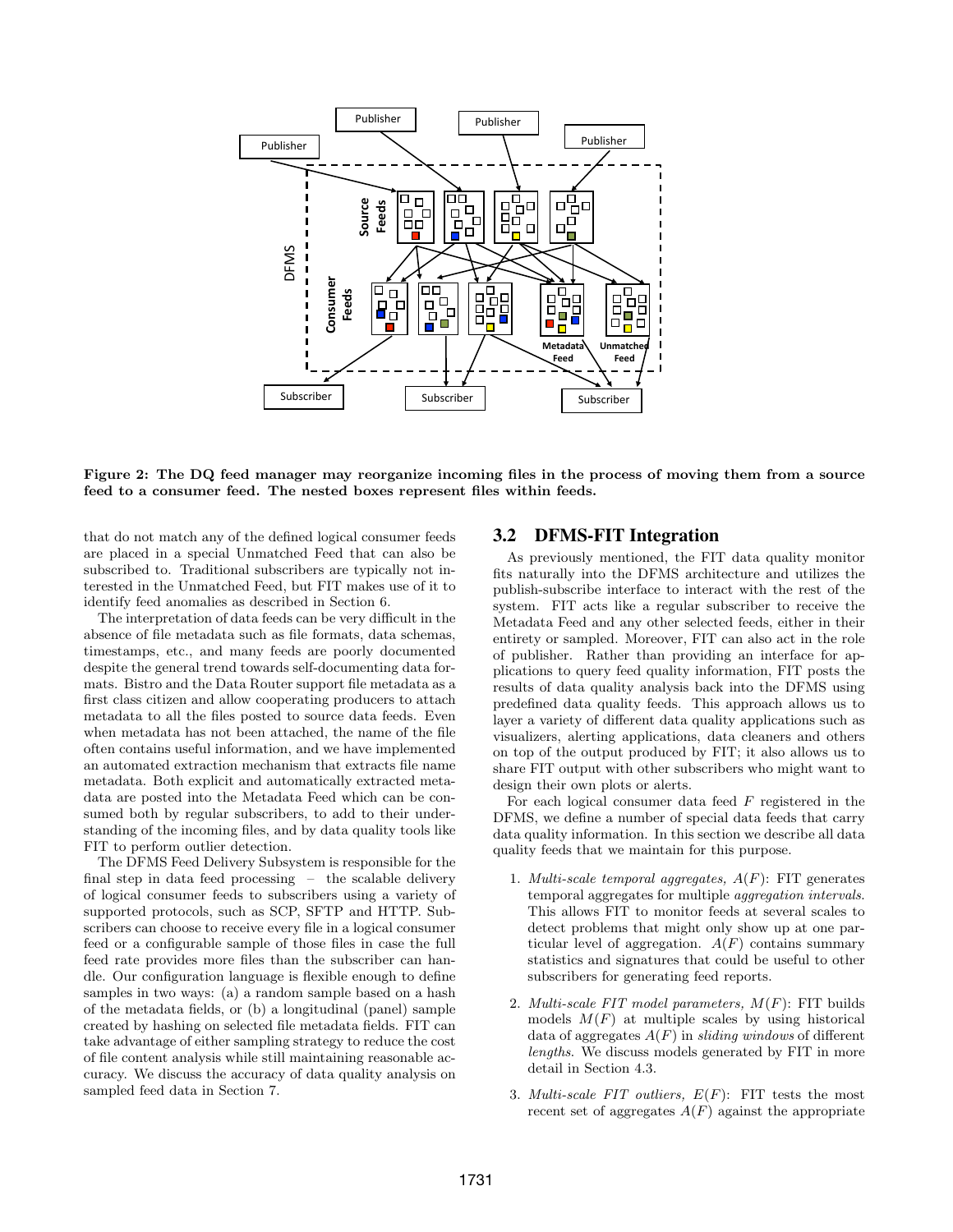model parameters in  $M(F)$  and generates data outliers  $E(F)$  when the feed behavior deviates from the expected behavior. The outliers are generated for different monitoring time delays to allow for minor variations in data arrival.

4. DQ metrics,  $DQ(F)$ : FIT uses the outliers  $E(F)$  as the basis for DQ metrics related to missing or incomplete data, the number of alerts and their severity, and the proportion of alerts out of the number tested.

In Figure 3 at left, we show the flow of data feeds and associated quality feeds between publishers and subscribers via the DFMS.

# 4. FEED INSPECTION TOOL

As mentioned in Section 1, FIT's objective is to detect anomalous data from two distinct perspectives: anomalies in data gathering detected from feed metadata and anomalies in data measurement based on file contents. FIT uses summaries of metadata, e.g., file counts, average file size and average inter-arrival times, and also descriptive statistics of file content, e.g., trimmed mean or median of various attributes, to build models of feed behavior and detect anomalies. By focusing on aggregates, FIT ensures speed as well as robustness of models and results. We describe FIT in detail in this section.

FIT is implemented in the R language [19] to take advantage of R's rich library of statistical functions.

#### 4.1 FIT Architecture

The FIT architecture is illustrated in Figure 3 (right). In the Data Module, FIT acquires data, formats and aggregates it at one or more temporal scales; FIT's Analysis Module reads aggregated data and generates model statistics and outliers for each level of aggregation. The role of the Alerting Module is to combine the output of the models with user requirements to prepare human-readable reports.

FIT is customarily run in partnership with a DFMS as described in Section 3.2, but it is also possible to run it independently. The Data Module always has to be tailored in some ways to the data to be processed, and part of that tailoring includes defining the method by which the data is acquired. The results produced by the Data Module and the Analysis Module can either be published to a DFMS or stored locally (or both); in either case, they are readily accessible to the Alerting Module, Visualizer, and Email Alerter. We now describe each module in more detail.

#### 4.2 Data Module: Multi-scale Aggregation

The first step in FIT's data pipeline is to acquire the data. It may have subscribed to the data in a Data Feed Manager, in which case it is delivered to FIT, or it may pull it from a web site or other source at regular intervals. The data may consist solely of feed metadata or it may include some or all of the data files that comprise the stream.

In either case, FIT identifies two sets of variables: the group-by variables (categorical variables to be used for grouping, such as a time interval, source, and record type) and the test variables to be summarized and tested for anomalies (such as number of files, file size, and inter-arrival time). These variables may be present in the data or derived from the data, and could be of different types including numeric, string and timestamps.

While handling of numerical attributes is obvious, there are several approaches to handling other types of variables as well. One approach to handling string variables is to estimate the distribution of the lengths of the variable and identify unexpected string lengths. This method is commonly used when the string has fixed length such as a US telephone number. For more varied string lengths, lexicographic distributions of string variables are used to identify strings that are far from frequently occurring values. For example, if a file is typically named

#### FEEDNAME : FILENAME : OTHERNAME : TIMESTAMP.TYPE

then departures from this convention are identified by computing the lexicographic permutation distance of the file name attribute. Common data quality issues include an undocumented appending of a single character at the end of the filename or feedname that could potentially lead to mismatched configurations, resulting in dropped files. Similarly, timestamps could be converted to time intervals and analyzed for unexpected values such as data arriving from the future (negative duration) or files timestamped prior to the existence of the physical process that created the data.

FIT's Data Module aggregates data based on different aggregation intervals, computing statistical summaries (measures of centrality such as mean, trimmed mean and median; measures of dispersion such as standard deviation and MAD (Median Absolute Deviation); quantiles) for the quantitative variables for each combination of group-by variables.

The granularity of aggregation often determines the sensitivity of statistical models and outlier detection. Multi-scale aggregation is important because applications have individual needs. Some focus on transient but potentially catastrophic outliers that can be captured only at finer levels of temporal aggregation, e.g., 5 minutes, while others are interested in systematic issues that persist even after aggregation over longer intervals such as hours and days. FIT subscribers have typically found aggregation intervals between 30 minutes to 3 hours to be most useful. We will discuss this aspect in detail in Section 6.

The Data Module is the publisher of the multi-scale temporal aggregates,  $A(F)$ . These aggregates are the key input to the next stage, but they are independently interesting. FIT subscribers can use them in reports, to generate feed signatures, or to create plots (see, e.g., Figure 5).

### 4.3 Analysis Module: Multi-scale History

The Analysis Module takes as input the aggregates  $A(F)$ created by the Data Module, builds models and identifies data outliers. The models are unsupervised and built based on different amounts of historical data (sliding window sizes) in order to capture outliers at multiple scales–longer history implies models evolve more slowly while shorter histories capture local movement and detect outliers with respect to the most recent behavior of the data. In the absence of historical data, it is possible to specify the initial FIT models based on domain knowledge or other a priori specification.

Note that FIT creates a model for each combination of: (i) monitoring delay, (ii) level of temporal aggregation, (iii) historical window size, and (iv) values of group-by variables, effectively creating a temporal stream of models and corresponding outliers. By building and publishing multiple models at each update, FIT permits the subscriber to dy-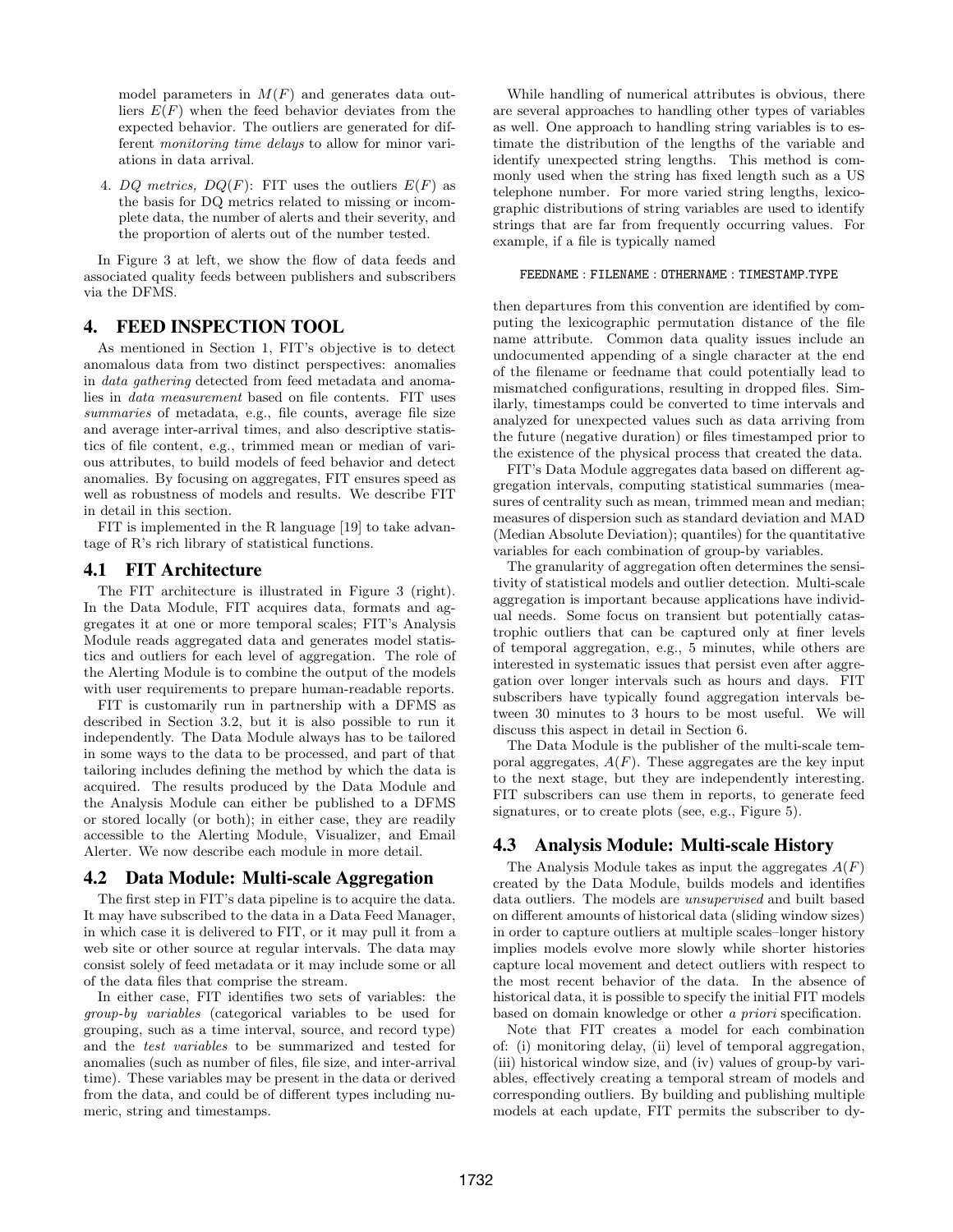

Figure 3: (a) A DFMS with multiple publishers and subscribers. Note that FIT can serve in both roles. The boxes in dark blue represent specialized subscribers like the visualizer or email alerts generator that focus on DQ tasks. (b) The FIT pipeline starts by ingesting data from the DFMS, performs analysis and alerting, and publishes results.

namically select the model that is most pertinent to their application at any point in time.

The Analysis Module performs the following two tasks. First, it builds baseline models  $M(F)$  using a sliding window of history. The amount of history used, i.e., sliding window length, determines the ability to adapt. Too little history makes the models variable and noisy while too much makes the models slow to adapt to changes in statistical properties of the feed. We will see a specific example of the importance of multi-scale sliding windows in Section 5 in reacting to significant structural changes in feeds. FIT models rely on statistical summaries of centrality (mean, median, trimmed mean) and dispersion (variance, median absolute deviation) among other types of statistics. Variable transformations are a part of the model building task as well.

FIT models are adapted from well-known moving average and time decay models, for example see [18], but extended in novel ways to incorporate monitoring data feeds at multiple temporal scales. The models  $M_t(F)$  at time t are typically of the form

$$
E(\mathcal{T}(A_t(F))) = \sum_{g \in G} [\beta_g(M_{t-1}(F)) + \epsilon_t] * I_g(A_t(F))
$$

where the model is the expected value of some functional statistic T estimated from the parameters  $\beta_g$  of the model at the previous time t. The indicator function  $I_q$  identifies the group to which a particular value of the aggregate  $A_t(F)$ belongs. The parameters depend on the group  $q$  (e.g., timeof-day, day-of-week, feed, source) and the sliding window, in addition to the level of aggregation. The error  $\epsilon_t$  depends on the sampling distribution of the statistic  $\mathcal T$  but could also depend on g even though we do not explicitly denote it. When the sampling distribution of  $\mathcal T$  is not known, FIT uses bootstrap methods to compute the error distribution.

Second, the Analysis Module tests the statistical characteristics of the data in the current aggregation interval against the most recently computed baseline models and identifies *data outliers*,  $E(F)$  that are statistically different from model values.

The Analysis Module is the publisher of the models  $M(F)$ and outliers  $E(F)$  to be used by the Alerting Module or to be subscribed to by other applications. The Visualizer is one of the subscribers of  $E(F)$ , and uses it to generate time series plots (e.g., Figure 4).

#### 4.4 Alerting Module: Multi-scale Monitoring

FIT's Alerting Module is the creator and publisher of the data quality feed,  $DQ(F)$ . The outliers  $E(F)$  generated by the Analysis Module are data and model driven, and not necessarily of interest to all subscribers. The Alerting Module permits the publication of alerts at different scales so that subscribers can customize logical data quality feeds to alerts in order to derive a variety of data quality metrics for monitoring the health of the data. For instance, in Section 5, missing and incomplete data alerts are published by an Email Alerter via email along with interpretive text for the use of the data manager.

Another obvious data quality metric is the proportion of outliers, e.g. in Figure 8, right. The spike in outliers corresponds to the erratic behavior in the underlying data shown in the Figure 6.

In addition, FIT permits monitoring at multiple scales, to account for minor delays in data arrival. Delayed data result in immediate alerts (too little data) which disappear once the data arrives and fills in the gaps. Some users might want to act on these immediately while others might wait for the alerts to stabilize. Monitoring feeds at multiple scales of time delay is one way of addressing this issue. Alerts computed with different scales of time delay can be simultaneously posted to  $DQ(F)$  with exact time delay encoded as file metadata. Subscribers can then define logical alert feeds within the DFMS to select only those alerts computed with desired time delay. These logical alert feeds configured within the DFMS can change over time as application requirements evolve. For example, subscribers in the case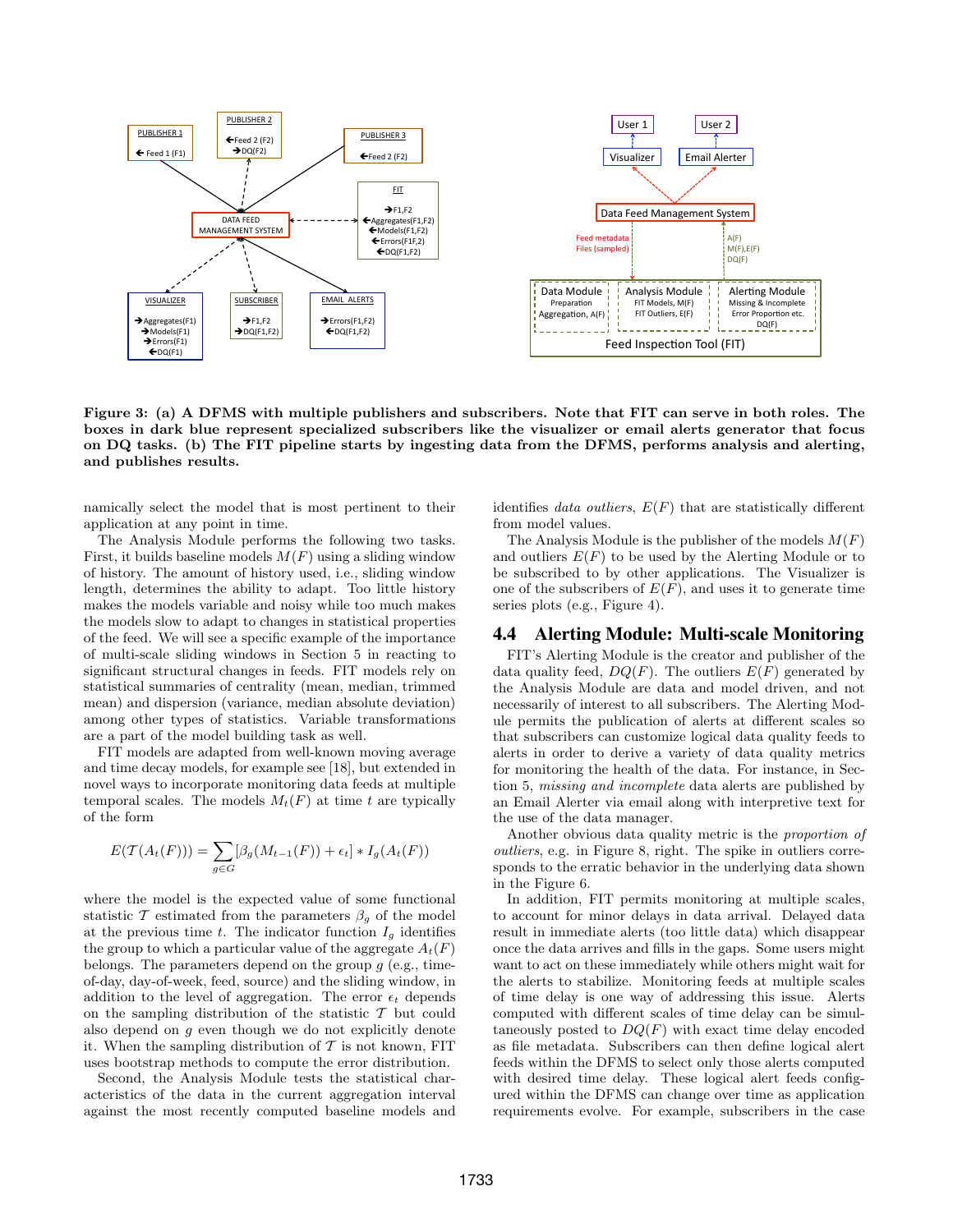study in Section 5 switched to a longer monitoring delay because they expected a small portion of the data to be lagged by around half an hour.

# 4.5 Efficiency

FIT was deployed in a production Bistro environment responsible for managing about 100 feeds, delivering 50,000 files per day with a total volume of 120 GB/day. FIT was able to execute the entire data quality pipeline for the feed metadata with four different aggregation levels using just one processor core. Considering that the FIT pipeline is easily parallelizable by partitioning incoming data and metadata feeds, FIT's architecture is fully capable of handling a significantly higher number of feeds and data volumes.

# 5. CASE STUDY: RESEARCH DATA LAKE

The research data lake consists of a variety of high volume, high velocity feeds that arrive in real time. Before FIT was deployed, data managers would monitor their arrival by casually "eyeballing" daily aggregates of file counts, often only after a problem had been reported. Because several days might have passed by then, it was often too late to ask publishers to retransmit data. If the data could still be acquired, analyses and reports would have to be re-run to include delayed data or at least account for incompleteness. All these problems increase cost and cycle times.

The data managers welcomed FIT and provided useful feedback that enabled FIT to trivially create custom  $DQ(F)$ feeds to incorporate their needs. In the following discussion, we have taken care to avoid revealing proprietary information; for example, we present anonymized versions of the data and omit axis labels in the figures.

# 5.1 FIT Deployment

FIT monitors feed metadata published by the data lake feed manager system, the Data Router. The metadata pertain to files that have been published (pub events) to a landing directory and files that have been delivered (del events) to a subscriber. Successful deliveries have a 2XX HTTP code (e.g., 204), while unsuccessful delivery attempts have non-2XX code (e.g., 503 or 100). Other metadata include feed identifier, file size, file delivery time, and a unique "publish ID". The FIT models are based on a sliding window of 112 days i.e., 16 weeks (necessary to capture day-of-week and time-of-day effects), at an hourly level of aggregation. The subscriber settled on a 45 minute monitoring time delay to ensure that the data for the prior hour is complete before processing. FIT created the following  $DQ(F)$  feeds of outliers and alerts for the subscriber in two ways.

First, email alerts like the one below are sent when needed. They include interpretive text indicating the severity of the alert (critical, major, warning, status).

Subject: 2 critical alerts, 2 status alerts

CRITICAL: FEED1; Expected N del files, received 2% CRITICAL: FEED1; Expected M pub files, received 2% STATUS: FEED2; Expected del mean size X MB; received 85%

This alerts the data manager that FEED 1 had two critical alerts (too few files were delivered and too few were published) and that FEED 2 may also merit investigation due to the reduced average file size.

Second, graphics in which outliers are highlighted in time series plots were made available on the web (see in Figure 4). The normal feed behavior is exemplified by the figure on the left, where the dashed lines (green for "pub" and purple for "del") in the top panel indicate the expected behavior of the feed and the dots represent the observed behavior. The bottom panel contains the counts of different types of HTTP error codes. In this particular plot, feed behavior is captured through a 10% trimmed mean of the file size averaged over the files in the aggregation interval of one hour. The weekly and hourly cyclical variations are apparent in the peaks and troughs. Each outlier (i.e., unexpected mean file size) is represented by a dot attached by a line to the corresponding expected value. There are only a handful of outliers.

Recently, there was a structural change in the way files were delivered. Each file delivered is now orders of magnitude larger than it has been, and there are correspondingly fewer files. However, FIT relies on the ability to meaningfully compare new data with historical data. Because FIT used multi-scale sliding windows, the subscriber could adapt quickly by switching from a logical feed with sliding window of 112 days to that with 7 days. As a result, FIT's subscribers reacted quickly and started using appropriate models and alerts as seen in the plot on the right in Figure 4. Their new model now has much flatter peaks and troughs, which reflects the intention of the change in feed delivery, namely to even out the file sizes, thus distributing the load on the DFMS more uniformly.

# 5.2 Data Manager Testimonial

As an Operations Support Tool for feed ingestion, FIT is a useful tool for determining the health of the source data feeds we rely on. The graphical display provides a succinct status at a glance for key operating metrics so it is easier to see when something is abnormal. This would otherwise require complex manual queries and analysis of thousands of records. The Status Alert messages sent to our Ops mailing list have also alerted us to serious conditions during off hours. The tool's core software can be quickly configured and customized.

## 6. CASE STUDY: UNMATCHED FEED

Bistro receives and publishes hundreds of feeds which are the foundation for critical network applications. FIT ingests this data several times a day, and updates a web page with plots similar to the one in Figure 4. Recently there was an interest in FIT's  $DQ(F)$  feeds associated with the Unmatched Feed described in Section 3.1.

# 6.1 Unmatched Feed

As previously described, Bistro uses pattern matching to classify files into user-defined feeds. Many files remain unclassified and are assigned to the Unmatched Feed, as Figure 5 shows. This row of plots represents a week, and each individual panel, a day. The bar plot for each day shows the distribution of DFMS actions. The dark green bar (I:Match) corresponds to files that were successfully assigned to feeds. At the other extreme, the dark red bar (E:NoMatch) corresponds to files that could not be matched. The other bars represent other types of DFMS actions. Even on Tuesday or Wednesday, when the feeds were relatively well-behaved, the percentage of unmatched files is at least 30%.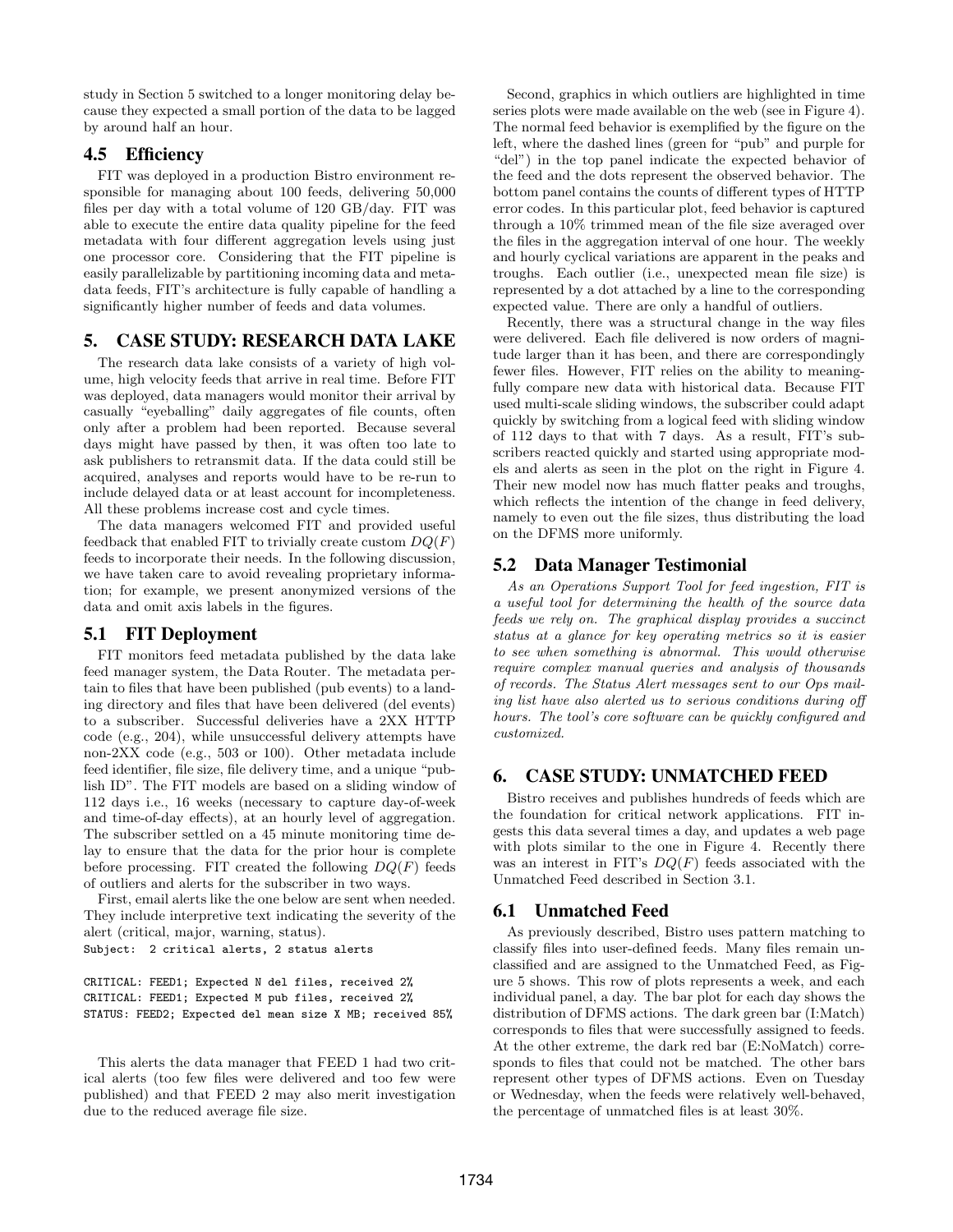

Figure 4: Online visualization of FIT's  $DQ(F)$  feed of alerts; axes are unlabeled for proprietary reasons. The dashed lines (green for "pub" and purple for "del") in the top panel indicate FIT model values  $M(F)$ , the expected behavior of an aggregate attribute of the feed (e.g., average file size or number of files), and the dots represent the observed behavior as summarized by FIT's aggregate feed  $A(F)$ . The bottom panel contains the counts of different types of HTTP error codes, also a part of FIT's aggregate feed. The weekly and hourly cyclical variations are apparent in the peaks and troughs. FIT's output  $DQ(F)$  contains outliers, each (e.g., unexpected mean file size) represented by a dot attached by a line to the corresponding expected value. The figure on the left represents a normal period, while the one on the right reflects FIT models rapidly adapting to a significant level shift in the attribute distribution.

The Unmatched Feed is important for two reasons: (i) known files could be labeled "unmatched", resulting in incomplete data that could bias downstream analytics and produce incorrect results; and (ii) it could contain important files hitherto unknown to subscribers. The filename matching process could fail for a variety of reasons. There could be a glitch in the pattern matching as a result of a very small change to the name of a file, such as a change in the formatting of an embedded time stamp; alternatively, there could be a transient system problem. Whatever be the reason, unmatched files merit further analysis. We present two interesting examples below.



Figure 5: The row of plots represents a week, and each individual panel, a day. Bar chart for each day shows the distribution of the DFMS actions. The dark green bar (I:Match) corresponds to files that were successfully assigned to feeds. At the other extreme, the dark red bar (E:NoMatch) corresponds to files that could not be matched.

#### *6.1.1 Incompatible Configuration Files*

While investigating FIT's  $DQ(F)$  feed during a retrospective analysis, we discovered an interesting phenomenon. In Figure 5, we noticed an unusually large prevalence of E:BadCmd (the orange bar) and a corresponding increase in the proportion of E:NoMatch actions—almost as many as Matched, whose number had fallen as well. That is, files that normally would have been assigned to customary feeds were instead part of the Unmatched Feed. This obviously resulted in losses or gaps to the feed they would normally have been assigned to and would give a false picture of activity in those feeds.

Upon further analysis, it was found that the feed had been switched to a different server which had an older configuration file. As a result, some of the filename patterns could not be processed. The gaps in the data were noticed only much later. Through a careful monitoring of FIT's  $DQ(F)$ feeds associated with Bistro metadata feed, such problems can be addressed in a timely manner.

#### *6.1.2 Classifying Unmatched Files*

The metadata feed for the files in the Unmatched Feed contains useful information that can help assign them to feeds, such as filename, size, and arrival time. FIT's output  $DQ(F)$  includes a stream of unmatched files labeled by the known feeds that they are most similar to. FIT does the labeling in the following manner. It groups the unmatched files based on filename patterns and runs clustering algorithms based on metadata such as file counts, file sizes and inter-arrival durations, and compares the results for the unmatched clusters with the results for matched files.

This particular information helped the subscribers identify an important feed that they thought had redundant information but in reality contained critical alerts that were being overlooked.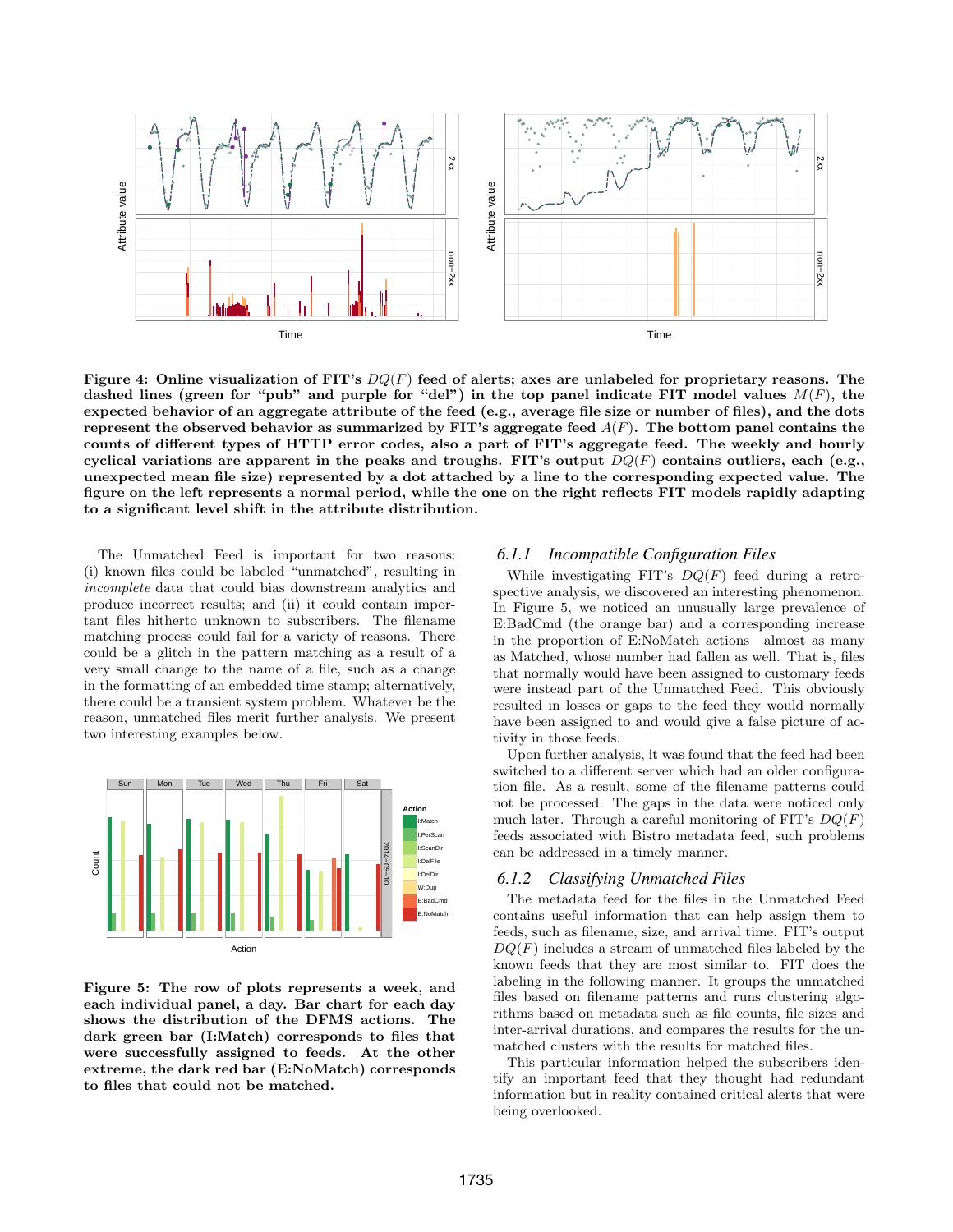### 6.2 Analyst Testimonial

FIT provides a virtualized view of the feed health in a real time manner. We can capture feed quality issues faster and more efficiently. The FIT alerting system not only monitors the files counts, but also the file sizes and inter-arrival times. For example, we will see similar trends in all of the feeds when there is system or network issue, without needing to dig into each feed.



Figure 6: FIT's aggregate feed  $A(F)$ : A specific attribute (e.g., aggregate traffic volumes) of a specific feed. The first two cycles and the last (the three spikes) show peak behavior. The third and fourth cycles show with off-peak behavior. The first offpeak cycle is distorted due to abnormal file arrivals rather than problems with the content of files.

## 7. CASE STUDY: DQ OF FILE CONTENTS

Given the volume and velocity of data feeds, it is not feasible to analyze all the contents of each individual file, only judiciously chosen samples. FIT subscribes to the DFMS to receive the sampled feeds in order to keep up with the data arrival, and uses it to build statistical models and signatures of individual attributes.

A traditional sampling approach entails selecting a sample of records from each file, but this is inefficient in the presence of this much data. Instead, the DFMS samples files and includes the files in their entirety in the feed of file content.

In this section, we run experiments to investigate the effect of sampling on FIT's model parameters and alerts. This will enable FIT to subscribe to the DFMS feed with the suitable level of sampling. File-level samples can be chosen in two ways: a panel approach, where a selected set of feeds is sampled completely; and a random sampling approach where files are selected at random. Bistro can implement either sampling strategy, as described in Section 3.1. We compare the effects on FIT of sampling files versus records in Section 7.5.

A longitudinal sample or panel approach is useful when the user knows ahead of time which feeds are of the greatest interest. The advantage of this strategy is that it provides assurance that nothing will be missed in the analysis of those feeds. The drawback, of course, is the complete lack of information about the remaining feeds. The panel

approach cannot capture correlations with non-panel feeds, nor can it accommodate new feeds. A random sample on the other hand, provides glimpses of all the feeds and could potentially capture correlations, but might require a larger sample to yield the desired level of robustness and accuracy. In this case, the panel consisted of 7 feeds that account for roughly 20% of the files handled by the DFMS. The random sample for the experiment consisted of 20% of files arriving during any given day, selected at random. The experiment was performed over a period of 30 days.

We created subsamples from the panel and random samples to study the effect of sampling on FIT's output, the model feeds,  $M(F)$ , and alert feeds,  $DQ(F)$ . Our studies include the following parameters: (1) aggregation interval, (2) sampling proportion, (3) sliding window length and (4) statistical threshold. We tested multiple combinations of these parameters, and present some of our results below.

#### 7.1 Feed Behavior

For the purpose of illustration, we focus our discussion on one attribute in one feed of the DFMS. The methodology generalizes trivially to multiple feeds and attributes. Each file contains hundreds of thousands of records every hour. Figure 6 shows the behavior of the hourly aggregates  $A(F)$ for a variable with a clear cyclic pattern. The first two cycles, and the last, show distinct troughs and peaks, while the third and fourth cycles have less range: they show offpeak behavior. The first off-peak cycle looks jagged and distorted: Further investigation showed that the distortion was caused by a disruption in *data gathering* – i.e., the arrival of files – rather than data measurement, the file contents.

#### 7.2 Temporal Aggregation

As previously described, the FIT Analysis Module (Section 4.3) uses the aggregate feed,  $A(F)$ , which has been aggregated at multiple temporal scales. The aggregation interval will naturally influence the analyses and results. This is evident in Figure 7 which shows the expected value of the example attribute over time for one day at five levels of aggregation for both the random sample and the panel sample. The pair of hourly curves is the most detailed as well as variable. It shows the difference between the panel and the random samples. The curve for the random sample fails to show the highest peak seen in the panel sample. At longer aggregation intervals, the aggregates are smoother and the estimates based on the random sample increasingly resemble the panel until the daily aggregates (orange dots) are identical for both.

In the rest of the paper, we discuss analyses based on 3 hour aggregation intervals since it captures enough structure to see the general shape even though some details are lost.

### 7.3 Sampling

In this section, we present an empirical argument for choosing a sample size for FIT to subscribe to from the DFMS's feeds of files of various sampling proportions. There is no easy theoretical answer to the question given the complex nature of the data and estimates, but see [9] for a general discussion on sampling. While the discussion below compares three subsampling proportions, we studied all subsampling proportions from 10% to 100% in increments of 10%. Our procedure was to subsample from both of our original samples. A 50% random subsample of the panel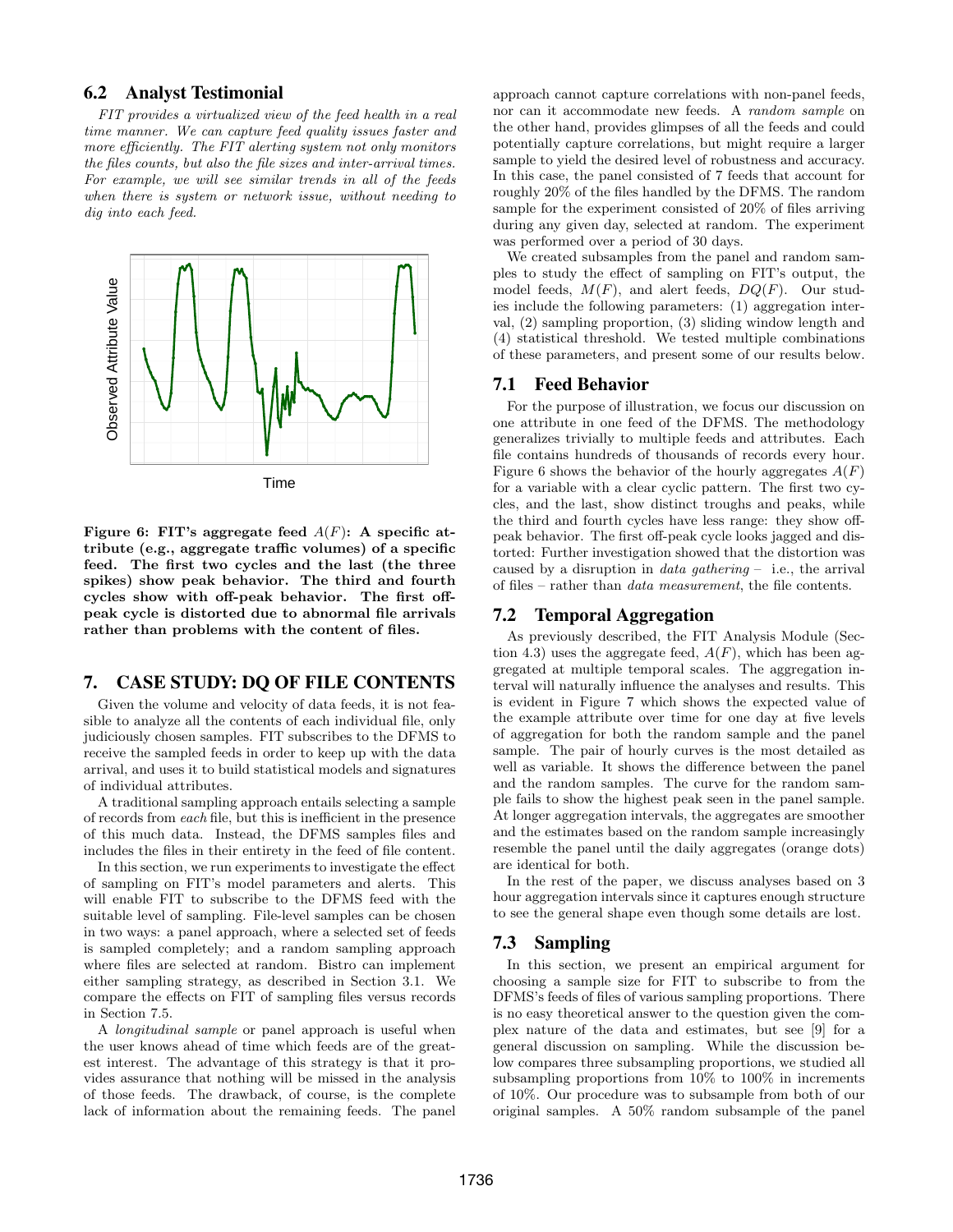

Figure 7: Temporal aggregation: FIT's model values,  $M(F)$ , for a given DFMS feed, for a given attribute (e.g., aggregate traffic volumes), for the two samples, panel and random, at different levels of temporal aggregation. Models based on hourly aggregates are most volatile and exhibit the greatest difference between the panel (all the data for a given feed) and the 20% random sample. The random sample estimates miss an important peak. Estimates for the two types of sample resemble each other increasingly as the level of aggregation grows coarser, until the estimates based on the daily aggregates are almost identical.

sample results in a 50% sample of the files in the panel, because the panel sample contains all files for a set of feeds. However, a 50% subsample of the random sample (a 20% sample) is equivalent to a  $10\%$  sample of the original data.

Figure 8 shows the effect of three subsampling proportions (20%, 50% and 80%) based on 100 replications each for the random sample and the panel sample. In effect, for the given feed and attribute in the figure, the subsample sizes are effectively 20%, 50% and 80% for the panel sample, and 4%, 10% and 16% for the random sample.

Each colored dot represents the expected value of the average trimmed mean of the attribute in a given aggregation interval, for a given replication of the sample. There are 100 such dots corresponding to 100 replications for each subsampling proportion, for each sample type.

The trimmed mean is one of the FIT model parameters. It is a nice way of summarizing an attribute value because it is a stable estimate that measures the general behavior of the feed. It is more robust than the mean and more efficient than the median. The argument holds in general for any other statistical estimate. For each replication of the subsample, FIT's Analysis module created the model stream  $M(F)$  of the expected value based on the trimmed mean using the aggregates of the trimmed mean  $A(F)$  from the Analysis module, at a scale of 21 day sliding window history as illustrated in Figure 1. Computing the confidence interval for the trimmed mean is difficult as explained in [22], but FIT's Analysis Module uses Student's t-statistic because the number of files is small.

The solid lines in the plots represent the expected value of the average of trimmed means, while the dashed lines represent the 10% confidence intervals and the dotted lines

represent the 5% confidence intervals. In the panel sample plots, the lines are model values based on the ground truth since they use all the data, while the lines in the random sample are based on the original 20% random sample.

If the expected model values for a subsample fall within the confidence intervals of the "ground truth" expected values, then the subsample size is acceptable. The smallest subsample size that meets this criterion is the ideal size.

Recall that the panel samples include all files, and this is reflected in the tighter confidence bands in the plots in the left column, as well as in the tighter clustering of the sample estimates. This is expected since our samples are 20%, 50% and 80%.

Now consider the random sample in Figure 8, left. Random subsample sizes of 40% to 50% of the original 20% sample appear adequate. That is, for this particular attribute, a random sample of 8% to 10% gets us close to the results obtained from a 20% random sample. We observed the same pattern for other attributes and feeds leading us to believe that an empirical approach to choosing sample size would work well. Since FIT is a general tool agnostic to the specifics of an application, it is not possible to develop more specialized sampling strategies without additional context.

### 7.4 Tuning FIT Models

Given an aggregation interval and sampling proportion, FIT models and alerts are influenced by two tunable modeling choices. One is the length of the sliding window which contains the history for building models. The second is the choice of statistical threshold for generating data alerts. We run experiments to study the behavior of FIT's models and alerts next.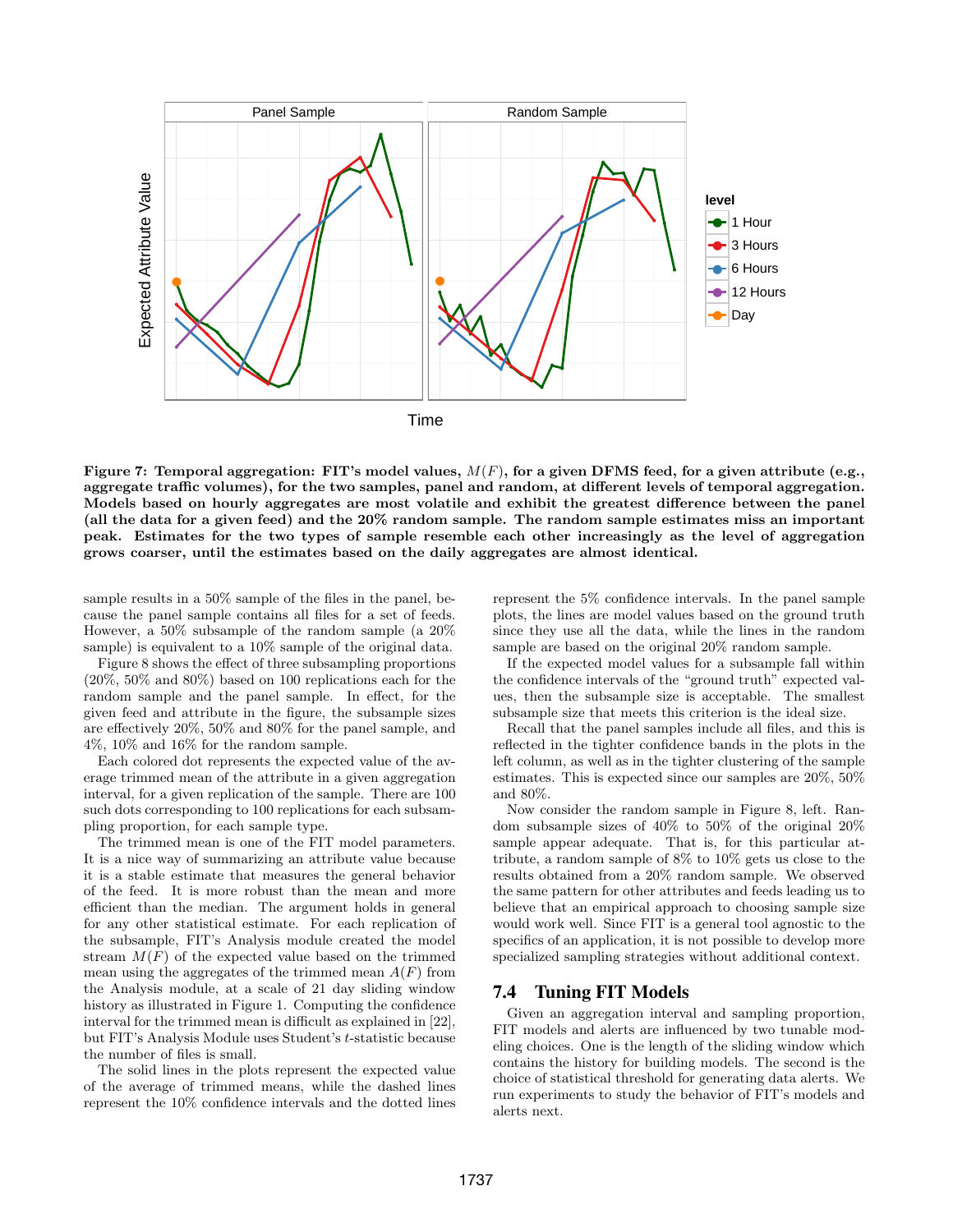

Figure 8: Left: FIT's models  $M(F)$  based on subsamples: Each colored dot represents FIT's model value for a given attribute (e.g., aggregate traffic volumes) in a temporal partition for a given replication of the sample. There are 100 such dots corresponding to 100 FIT replications for each subsampling proportion, for each sample type. The solid lines represent the ground truth FIT model value, while the dashed line represents the 10% confidence intervals and the dotted line represents the 5% confidence intervals. These intervals are based on Student's t-statistic since the number of files in each partition is quite small. Right: FIT's  $DQ(F)$ feed, in this case the proportion of alerts. Note the spike corresponding to a disruption in data feeds.

### *7.4.1 Window Size and Alerting Threshold*

The length of the sliding window determines the ability of FIT's models to adapt. Longer windows dampen the effect of immediate events but also take longer to reflect changes, as shown in Section 5. We studied window sizes of 7, 14 and 21 days, and we tested 3 different alerting thresholds, depending on the test, to see how they influence FIT's output feeds, particularly  $DQ(F)$ , the feed of data quality alerts. The rightmost plot in Figure 8 shows the proportion of alerts generated by FIT as a part of its  $DQ(F)$  output feed, for the example attribute over a 3-day period that includes the abnormality observed in Figure 6. The error proportion represents the number of replications that generated an alert out of the total 100, at a 3-hour temporal aggregation for a 50% sampling rate (that is, a 10% random sample and a 50% panel sample). Each panel represents a different combination of window size and threshold for one of the two sampling methods. Lower thresholds generate more alerts but the window size seems to have little or no influence.

Each plot of the alerts based on the random sample shows a spike corresponding to the abnormality in Figure 6, as indicated by a vertical dashed black line. However, note that panel sample plots do not have a black dashed line, indicating that analyses based on the whole data did not generate an alert! We investigated further and discovered that panel sample data generated alerts at an aggregation interval of one hour, but not at higher levels of aggregation where the test just missed the threshold. However, all the sampling proportions, including the 50% panel sample shown in the figure, alerted in a high proportion of replications.

This example shows the importance of multi scale alerting, where a blip might be masked at higher level of aggregation, or simply not be reported, i.e., a false negative, due to the statistical power of the test being less than 1.

# 7.5 File Sampling vs. Record Sampling

FIT models rely on DFMSs that sample entire files to avoid the overhead of parsing and reading. We ran experiments on a single feed to compare FIT's results based on file sampling versus record sampling. We noticed no significant difference as evidenced by Figure 9 which shows a three day period that corresponds to the first three days in Figure 6. The solid red line is taken from FIT's model feed  $M(F)$ , in this case the expected value of a given attribute derived from the the full panel sample, and the grey dots from FIT models based on a 40% sample created by sampling entire files. The black dots represent FIT models based on a 40% sample created by sampling records from the files. The values of FIT's output stream  $M(F)$  from file samples versus record samples resemble each other quite closely.

The conclusion is no surprise, for two reasons. First, the files are fairly big hence quite representative of the population. Second, there are no known a priori correlations within records of the same file other than perhaps temporal adjacency. Therefore, it is quite reasonable to sample at the file level.

#### 8. CONCLUSION

In this paper, we have proposed and demonstrated a new approach to monitoring data feeds. Our contributions are